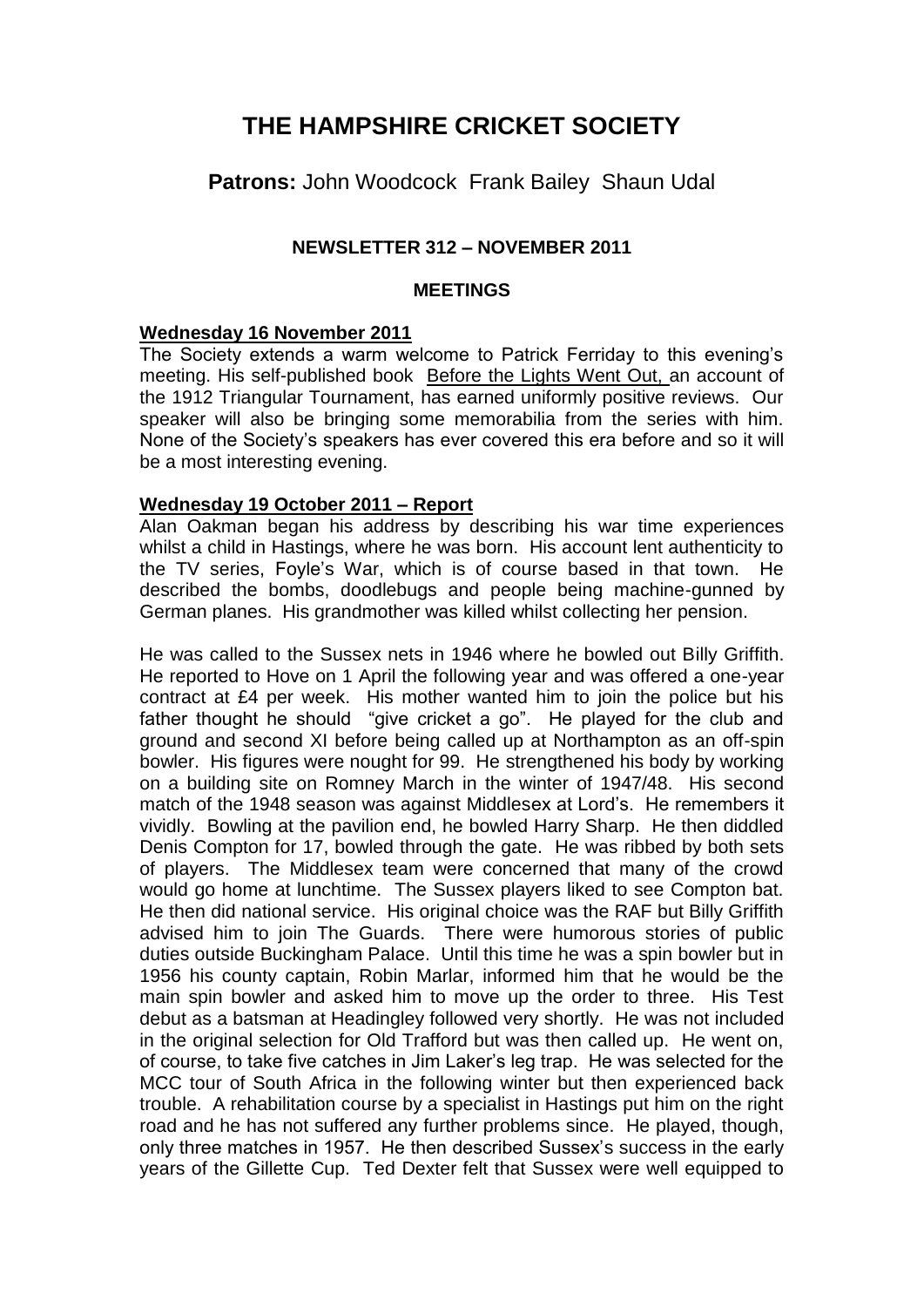win the competition. Before it started, Dexter asked the players if they wanted the winner of the Man of the Match award to keep the £50 prize or share it. He recounted that looking around the dressing room the only two likely winners were either Dexter or Jim Parks, so the collective decision was to share it! He spent many years coaching in South Africa and at the end of his career with Sussex in 1968, thought about moving there to live. He became an umpire in 1969, but then received an approach from Warwickshire to coach in the following season. He remained at Warwickshire in that capacity and as assistant Secretary/Cricket until his retirement in 1995. He described how seriously all the Warwickshire county teams regard their cricket. Even the over-50s team have trials! There were many other stories including his recollection of the Hampshire players of his era, memories of Fred Trueman and Brian Statham and his room-mate for 18 years, Ken Suttle, The little lefthander was hit twice on the nose by Charlie Griffith on successive West Indian tours in 1963 and 1966. He also recounted the circumstances of his umpiring a Test at Edgbaston in 1973 because of a contretemps between Arthur Fagg and Rohan Kanhai. He also umpired in even sadder circumstances when he deputised for Sid Buller after the latter had died during the tea interval.

The evening was a truly evocative one. Alan Oakman held his audience in thrall throughout.

## **SOCIETY NEWS Australian Cricket Society**

John Young has kindly let the Editor have a copy of the programme for the 44<sup>th</sup> Annual Dinner of the Australian Cricket Society. It lists all their speakers at the event from 1968 to 2011. Four of the speakers have addressed Hampshire Cricket Society viz: Paul Sheahan, Derek Randall, John Inverarity and Christopher Martin Jenkins. Another of their speakers – Andy Bichel played for Hampshire. Just for the record, the 2011 speaker was Graham McKenzie.

### **REVIEW OF THE SUMMER**

Lancashire were deserved County Champions. They won more matches than any other team. They also possessed, by far, the best bowling attack. Ironically, of course, they carried off the title away from Old Trafford, playing most of their home games at Aigburth, Liverpool. The Editor understands that the weather would have intervened more often had they played in Manchester!

Hampshire endured an annus horribilis. They played excellently in the Twenty20 Competition performing with more certainty than in 2010 when they were title winners. There are those who felt they were deprived of a final place by Duckworth-Lewis. However, the last two overs of their innings when they scored so few runs after Shahid Afridi's departure was the real turning point.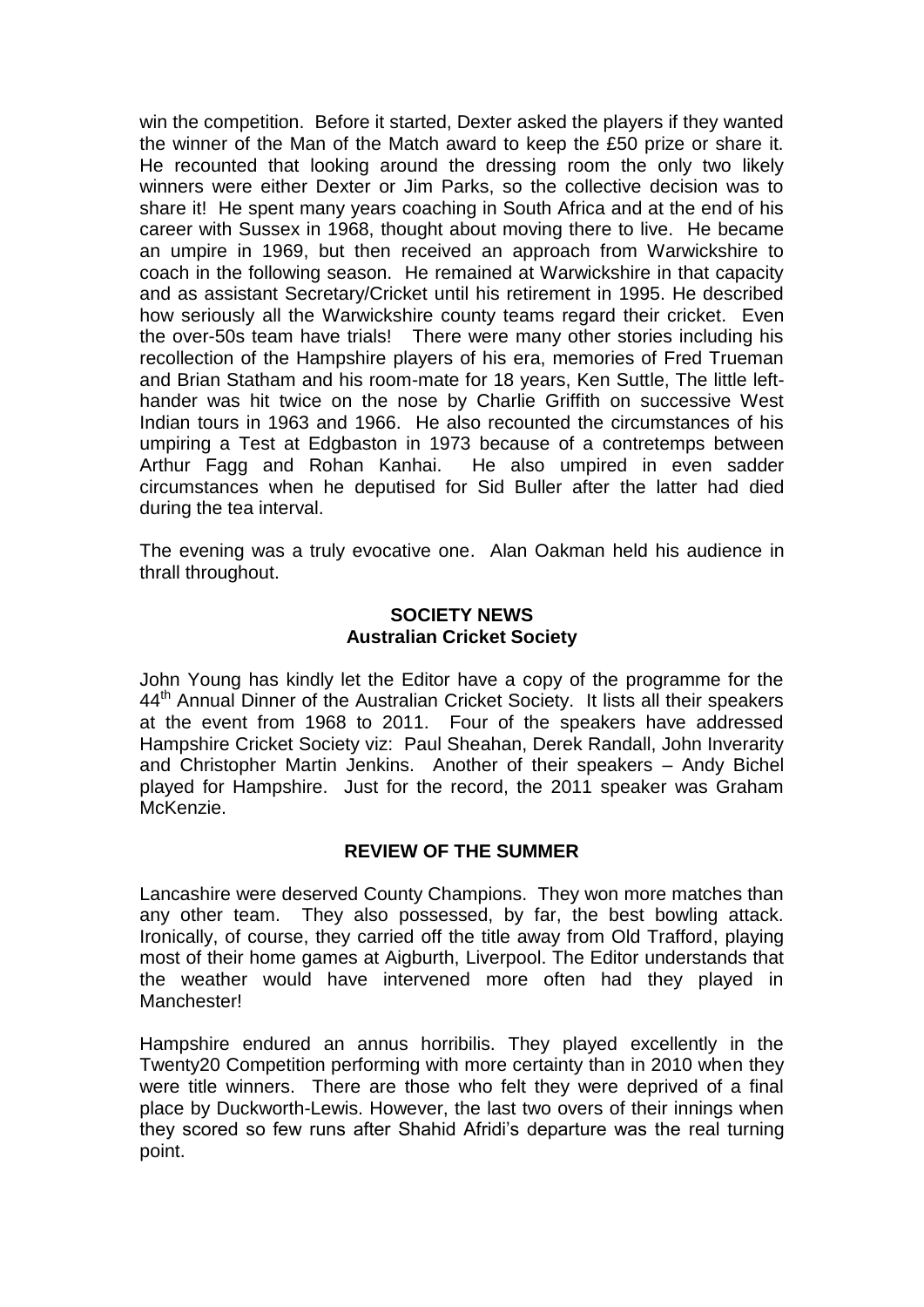However, it is always the Championship season on which a team is judged. Hampshire were effectively relegated by the end of May. The reasons were many and varied. A litany of Injuries, particularly to bowlers, Michael Carberry's career threatening illness, Imran Tahir's early season disposition, IPL absences (Michael Lumb), under-preformance and the Rose Bowl wicket all contributed. It was not until the final two matches that Hampshire fielded an unchanged team. 21 players were used during the season. Carberry's return in mid-July strengthened the batting immediately. James Tomlinson's return made the world of difference to the new ball attack in late August. However, by then, it was far too late.

There were shafts of sunlight. Liam Dawson took a definite step forward as an opening batsman. His two grand innings against Somerset and Warwickshire at the Rose Bowl demonstrated the extent of his development. James Vince made two big centuries against Sussex at the Rose Bowl and Warwickshire at Edgbaston. He just needs to find more consistency but that task is surely not beyond him. On his return, Michael Carberry showed his Test credentials. Danny Briggs was asked to bowl before mid-day on the first day of the season, surely some sort of record for a spin bowler. He then seemed to be bowling all summer. Chris Wood looks as he could develop into a genuine all-rounder. Benny Howell demonstrated his versatility with a coruscating Sunday century against Surrey at Whitgift School and then a fine 71 against champions elect Lancashire on his county debut. If newspapers are to be believed, however, he now seems to be looking for another county. David Balcombe was sent on loan to Kent. His strike rate there was the best in the country and he was second, behind the Indian Ojha at Surrey in the Championship averages. Whilst he may have been assisted by the Tiflex ball at the start of the innings, he also took many wickets when the shine was off. It has recently been announced that the Second Division will use the Dukes ball, as in Division One, next season.

The Editor saw two matches in the second division last year. The gulf in standard compared with the first division is enormous. However, for the county to make an immediate return, Hampshire must find a way of winning matches at the Rose Bowl and hope that one of their bowlers produces the Xfactor in terms of dismissing sides. Imran Tahir will certainly be missed.

England defeated a surprisingly poor Indian side. The techniques of their latter's young batsmen were found wanting. Twenty20 cricket is not a good preparation for the Test game. It seems their place as the leading Test nation may be short-lived.

It was no surprise that an inexperienced England side were rolled over so easily in the recent one-day series in India. It was yet another largely unmemorable one-day event, watched by very few people. Are we now reaching saturation point and the law of diminishing returns relating to limitedovers tournaments or is the Indian public, now only interested in Twenty20 cricket? Given the economic clout of India that is a sobering thought.